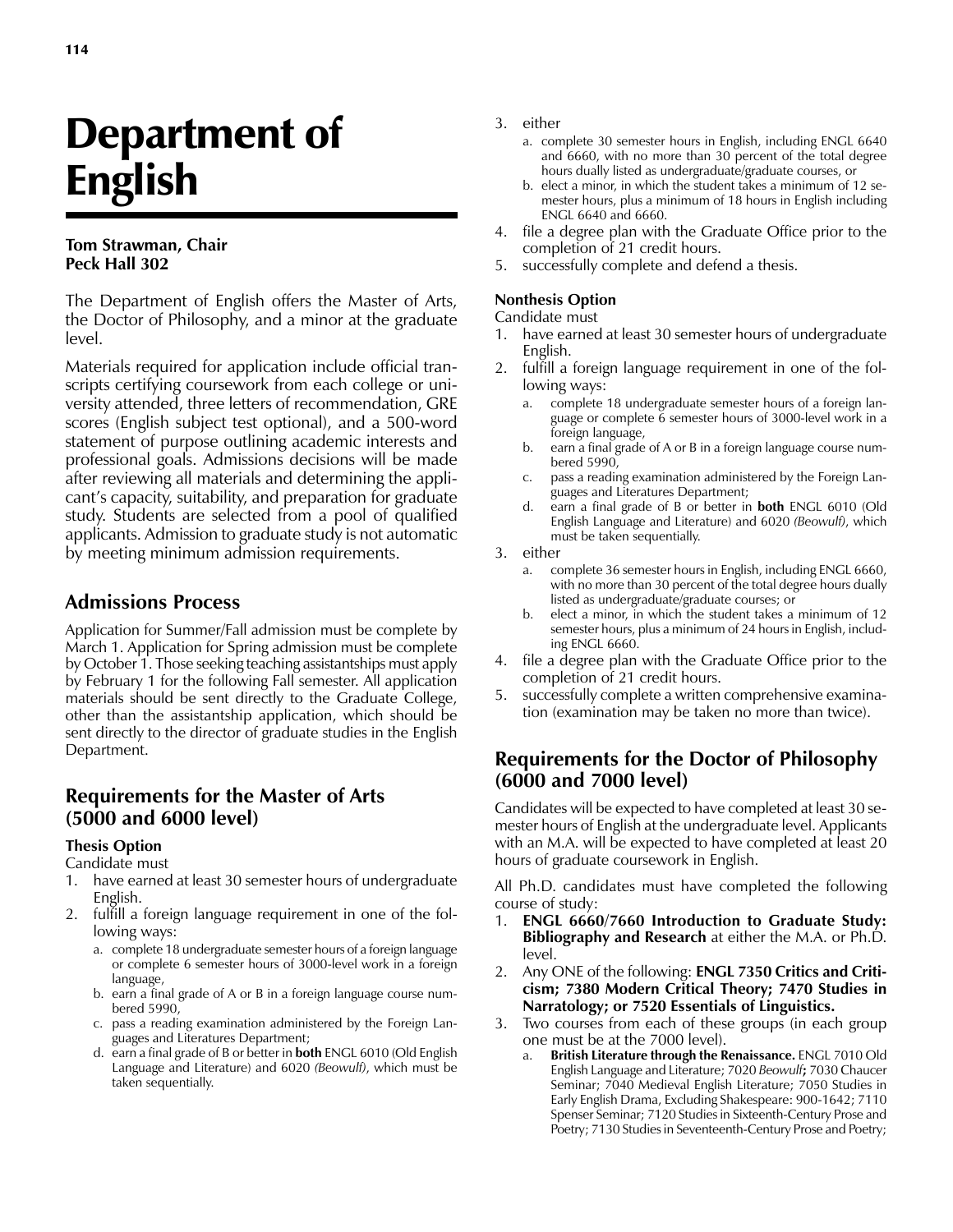7140 Studies in Milton; 7150 Studies in Shakespeare. Other courses (7230 Major British Writers, 7500 Selected Topics in Literature and Language, 7620 Directed Reading and Research) when appropriate.

- b. **British Literature since the Renaissance.** ENGL 7200 Studies in Restoration and Eighteenth-Century Literature; 7210 Studies in English Romanticism: Wordsworth and Coleridge; 7220 Studies in English Romanticism: Shelley, Byron, and Keats; 7270 Studies in Victorian Literature; 7290 Modern British Literature. Other courses (ENGL 7230 Major British Writers, 7490 Studies in the Novel, 7500 Selected Topics in Literature and Language, 7620 Directed Reading and Research) when appropriate.
- c. **American Literature:** ENGL 7340 African American Literature; 7360 Studies in Southern Literature; 7400 American Literature to 1800; 7410 Studies in American Literature: 1800-1860; 7420 Studies in American Literature: 1860-1910; 7430 Studies in American Literature: 1910-1950; 7480 Studies in Contemporary Literature. Other courses (ENGL 7330 Major American Writers; 7490 Studies in the Novel; 7500 Selected Topics in Literature and Language; 7620 Directed Reading and Research) when appropriate.
- 4. **A sufficient number of electives** chosen from the above courses or any other English graduate courses to complete the required number of hours.
- 5. **Language requirement:** Reading knowledge of one foreign language. (Committees may require more than one language.) The language requirement must be fulfilled in one of the following ways:
	- a. completing 18 undergraduate semester hours of a foreign language or 6 semester hours of 3000-level work in a foreign language;
	- b. earning a final grade of A or B in a foreign language course numbered 5990;
	- c. passing a reading examination administered by the Foreign Languages and Literatures Department;
	- d. meeting this requirement at the M.A. level.
	- e. earn a final grade of B or better in **both** ENGL 6010 (Old English Language and Literature) and 6020 *(Beowulf)*, which must be taken sequentially.
- 6. Before the completion of two semesters of coursework above the M.A. level (12 hours of 7000-level work), a student in the Ph.D. program will take a qualifying exam, comprehensive in scope. Ph.D. students must pass this exam in order to proceed in their program (the examination may be taken no more than twice).
- **7. An approved degree plan must be filed with the Graduate Office prior to the completion of 30 credit hours.**
- 8. Upon the completion of coursework, students must successfully complete two written Ph.D. exams in chosen concentrations from among the following areas: Old and Middle English; Renaissance: 1500–1660, including Milton; Restoration and Eighteenth-Century British Literature; Nineteenth-Century British Literature (a. Romantic, b. Victorian); Twentieth-Century British Literature; American Literature to 1830; American Literature: 1830–1910; American Literature: 1910–present; Criticism and Critical Theory; Composition, Language, and Rhetoric; Children's and Young Adult Literature; Popular Culture, Film, and Folklore (a. Popular Culture, b. Film, c. Folklore); Linguistics; and Anglophone Literature. An oral exam will be given upon the successful completion of each written exam.
- 9. An approved Advancement to Candidacy form listing the members of the candidate's doctoral committee must be filed with the Graduate Office upon successful completion of the written and oral preliminary examination.
- 10. **Completion of dissertation** (12 hours minimum) and oral dissertation defense.

## **Courses in English [ENGL]**

- **5510 Modern English Grammar and Usage.** Three credits. Historical development of the theory and practice of modern English grammar and usage.
- **5530 History of the English Language.** Three credits. Traces the development of the English language from cuneiform writing systems and Semitic and Phoenician syllabaries through Greek and Latin contributions, Old and Middle English, and Modern English.
- **5540 Approaches to Teaching ESL Grammar and Writing.** Three credits. Prerequisite: ENGL 4510/5510. A survey of the background and basic methods needed to teach English grammar and composition to students for whom English is a second language. Emphasizes understanding the problems nonnative speakers face and developing techniques for helping nonnative speakers express themselves in written English.
- **6000/ 7000 Poetry Workshop.** Three credits. A rigorous writing course to develop the advanced writer's use of point-of-view, tone, rhythm, meter, line, and stanza. Practice in both the spontaneity of composition and the deliberate, disciplined work of revision. Examination, through poems and essays by relevant authors, of the movements, forms, and possibilities of contemporary poetry.
- **6010/ 7010 Old English Language and Literature.** Three credits. Prerequisite for ENGL 6020/7020, *Beowulf*. Introduction to Old English language (grammar, phonology, syntax, and vocabulary) and literature (poetry and prose) and to the historical and cultural background of the Anglo-Saxon period.
- **6020/ 7020** *Beowulf***.** Three credits. Prerequisite: ENGL 6010/7010. Intensive line-by-line study of *Beowulf* in Old English, with special emphasis on its sources and analogues, twentieth-century criticism, and current dating studies of the poem.
- **6030/ 7030 Chaucer Seminar.** Three credits.
- **6040/ 7040 Medieval English Literature.** Three credits. A study of Middle English literary types (in poetry, prose, and drama) and of the major authors and texts of the Middle English period. Includes study of Middle English dialects.
- **6050/ 7050 Studies in Early English Drama, Excluding Shakespeare: 900-1642.** Three credits. The origin and development of English drama, emphasizing Elizabethan and Jacobean drama and the contributions of Shakespeare's contemporaries and successors.
- **6110/ 7110 Spenser Seminar.** Three credits.
- **6120/ 7120 Studies in Sixteenth-Century English Prose and Poetry**. Three credits.
- **6130/ 7130 Studies in Seventeenth-Century English Prose and Poetry.** Three credits. Selected nondramatic literature of the century, with primary emphasis on the seventeenth century before the Restoration. Included are Donne, Herbert, and the metaphysical poets and Jonson and the Cavalier poets.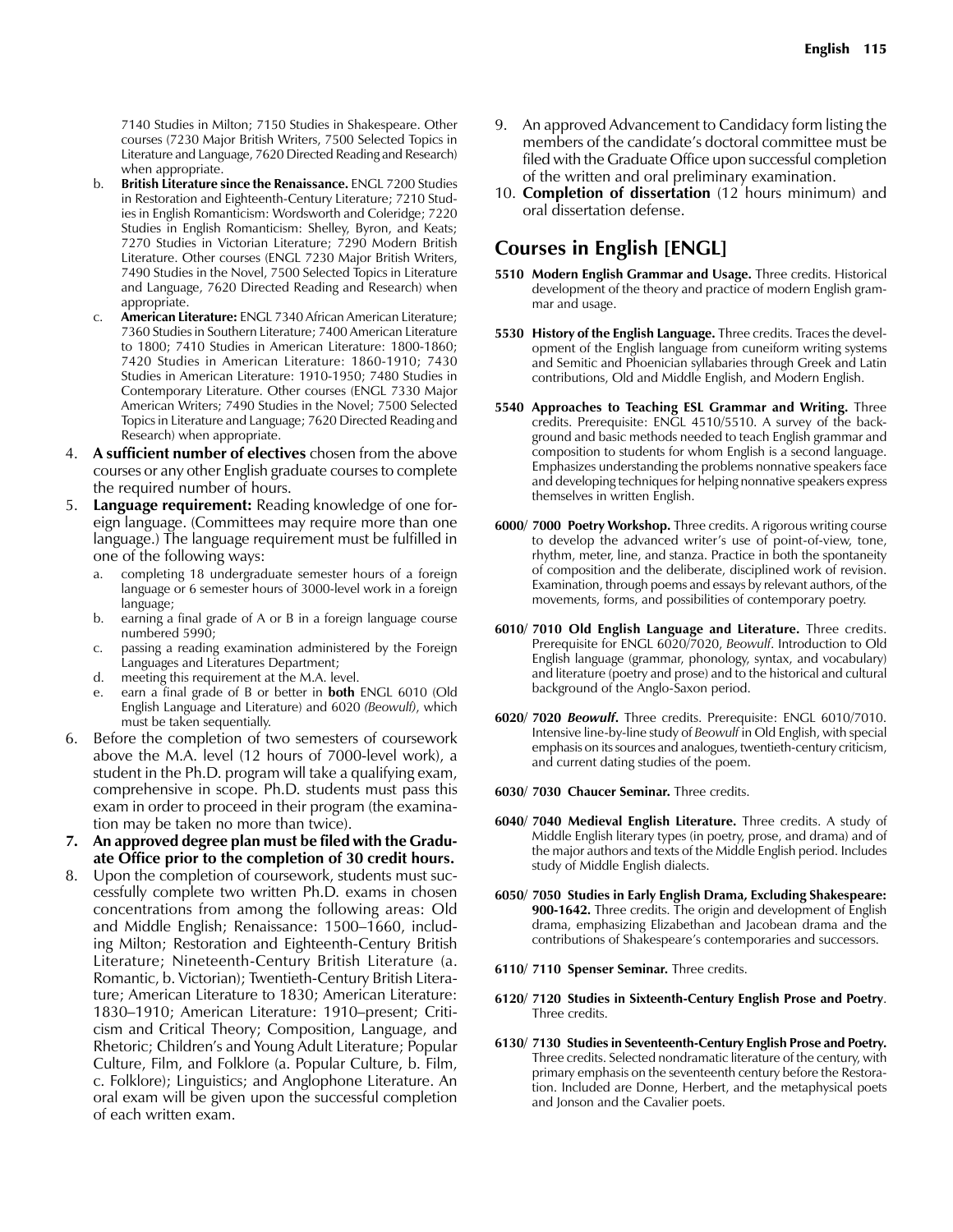- **6140/ 7140 Studies in Milton.** Three credits. The major poetry of John Milton, including *Lycidas, Paradise Lost, Samson Agonistes,* and *Paradise Regained.*
- **6150/ 7150 Studies in Shakespeare.** Three credits. Shakespeare's poems and plays, emphasizing poetic and dramatic techniques in Shakespeare's works and critical reaction to those works.
- **6200/ 7200 Studies in Restoration and Eighteenth-Century Literature**. Three credits. Designed to give students a definite critical knowledge of the major literary works of Restoration and eighteenthcentury England, 1660-1800. Course may focus on either drama, poetry, or prose or a combination.
- **6210/ 7210 Studies in English Romanticism: Wordsworth and Coleridge**. Three credits.
- **6220/ 7220 Studies in English Romanticism: Shelley, Byron, and Keats.** Three credits.
- **6230/ 7230 Major British Writers.** Three credits. An in-depth study of one, two, or three British writers. Course varies according to interests of instructor and students.
- **6270/ 7270 Studies in Victorian Literature.** Three credits. Intellectual backgrounds of the Victorian period; major prose writers: Macaulay, Carlyle, Newman, Mill, Ruskin, Arnold, Pater; major poets: Tennyson, Browning, Arnold.
- **6290/ 7290 Modern British Literature.** Three credits. Intellectual backgrounds of modern British literature; major novelists: Forster, Woolf, Joyce, Lawrence; major poets: Yeats, Eliot, Auden, Thomas; selected minor writers.
- **6300/ 7300 History of Children's Literature.** Three credits. History of British and American literature for children and analysis of issues in the field.
- **6305/ 7305 Special Topics in Children's/Adolescent Literature.** Three credits. Selected genre, period, ethnicity, tradition, or literary focus on children's and/or young adult literature. Subject will vary with instructor.



- **6310/ 7310 Popular Culture Studies.** Three credits. Major trends and significant debates in the development of popular culture theory and criticism.
- **6320/ 7320 Postcolonial Literature and Theory.** Three credits. Introduces postcolonial studies through an exploration of seminal literary and critical writings in the field. Primary focus on the critical thought and discursive practices that define postcolonial discourse and their application to literature that engages issues of colonialism, its aftermath, and other forms of imperialism.
- **6330/ 7330 Major American Writers.** Three credits. An in-depth study of two or three American writers. Course varies according to interests of instructor and students.
- **6340/ 7340 African American Literature.** Three credits. An in-depth study of the African American literary tradition with emphasis on significant authors, genres, texts, and contexts.
- **6350/ 7350 Critics and Criticism.** Three credits. Examines significant critical movements in Western literature from classical times into the twentieth century. Focusing on major critics such as Aristotle, Johnson, Coleridge, and Eliot, the course also treats less influential figures and considers practical applications of theory to specific texts.
- **6360/ 7360 Studies in Southern Literature.** Three credits. Themes, theories, movements, and types of literature produced in the American South with particular emphasis on selected authors and texts.
- **6370/ 7370 Satire.** Three credits. Satire as a distinct genre, emphasizing its continuity in Western literature from its roots among the Greeks to its resurgence in the twentieth century; representative works from four periods: ancient, medieval and Renaissance, eighteenth century, and modern; prose, poetry, and drama.
- **6380/ 7380 Modern Critical Theory.** Three credits. Covers major critical trends in literary theory since 1965, including feminist, Marxist, structuralist, and deconstructive approaches to literature. Students explore background and implications of these theories and analyze selected works of literature in light of these approaches.
- **6390/ 7390 Reading Postmodernism.** Three credits. Theoretical discourse which works to define the cultural mindset known as "postmodernism." Theories examined will be applied to examples of postmodern literature, film, and/or television. Topics emphasized include the instability of social and cultural categories, the dissolving boundaries between "high" and "low" culture and art, and the subversion of realist narrative strategies.
- **6400/ 7400 American Literature to 1800.** Three credits.
- **6410/ 7410 Studies in American Literature: 1800–1860.** Three credits.
- **6420/ 7420 Studies in American Literature: 1860–1910.** Three credits.
- **6430/ 7430 Studies in American Literature: 1910–1950.** Three credits.
- **6440/ 7440 Popular Literature of the Twentieth Century.** Three credits. The forms of literature reflecting the mass culture of America from 1900 to the present, including such genres as the mystery, the western, science fiction and fantasy, popular humor, comic strips, popular poetry, song lyrics, and the aesthetics of nonprint media.
- **6450/ 7450 Contemporary Women's Literature.** Three credits. Study of recent women writers with emphasis on the relationship between